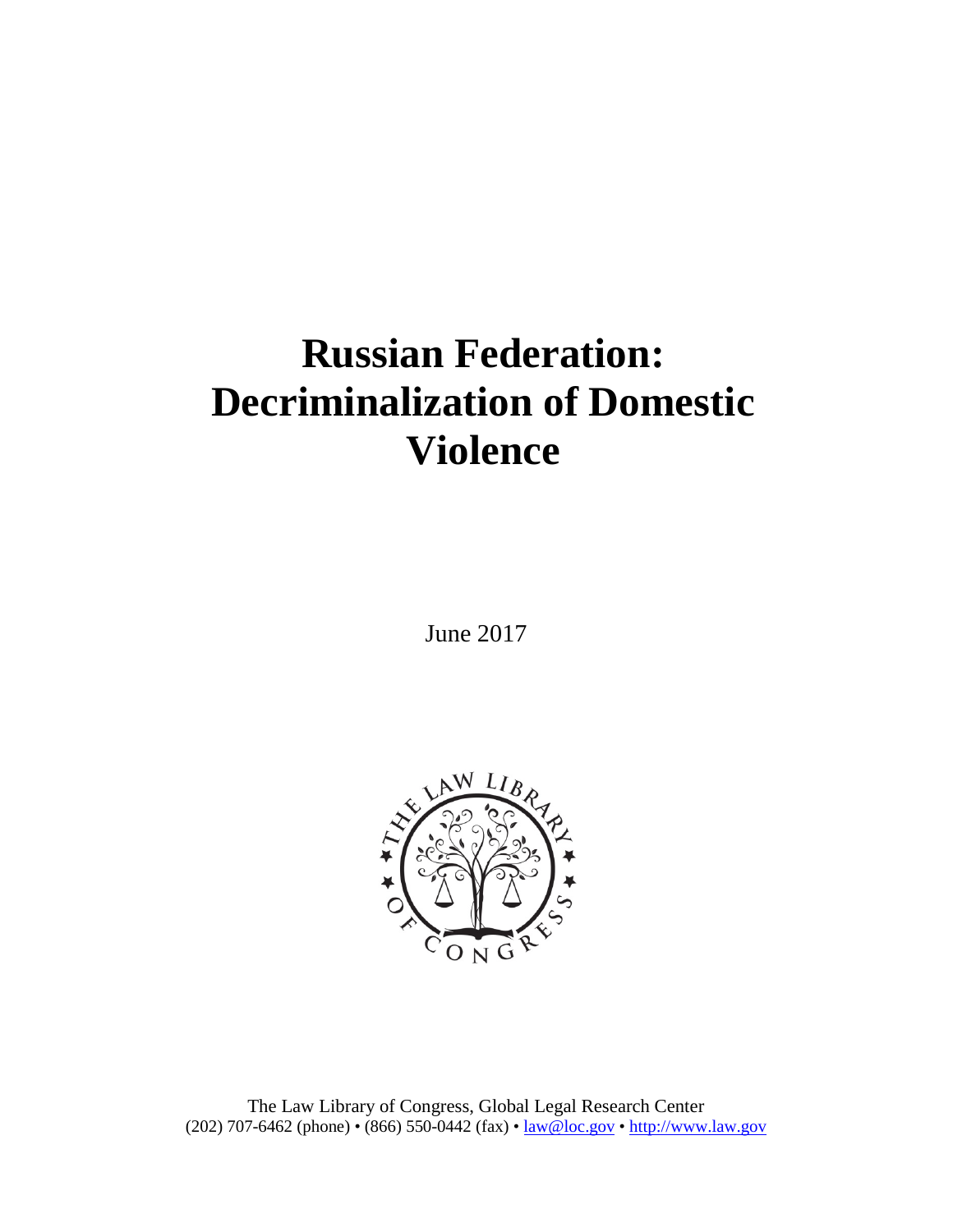## **Russian Federation: Decriminalization of Domestic Violence**

*Nerses Isajanyan Foreign Law Consultant*

**SUMMARY** Russia decriminalized nonaggravated battery in July of 2016 and made it an administrative offense punishable by a fine or detention. However, repeated battery and battery committed against close relatives remained punishable under the Criminal Code. Russia amended the Criminal Code once again in February of 2017 and removed the provision regarding assaulting close relatives from the article on nonaggravated battery. As a result, violence committed against family members has also been made an administrative offense. Only repeated instances of battery are now prosecuted as criminal offenses and punishable by criminal law. International and nongovernmental organizations have noted that the failure to adequately protect victims of domestic violence may be incompatible with Russia's international human rights obligations.

#### **I. Introduction**

Russia is one of three countries in Europe and Central Asia that have not enacted laws specifically targeting domestic violence.<sup>[1](#page-1-0)</sup> The Criminal Code of the Russian Federation contains a number of provisions that criminalize the intentional infliction of harm to a person's health and provide for punishment depending on the severity of the harm.<sup>[2](#page-1-1)</sup> However, the only legal provision applicable to prosecuting domestic violence appears to be article 116 of the Code.<sup>[3](#page-1-2)</sup> Article 116 deals with physical assault, defined as "battery or similar violent actions, which have caused physical pain but have not amounted to light injury"—i.e., have not merely caused temporary harm to a person's health or the insignificant loss of the general capacity to work.

The true scale of domestic violence in Russia is unknown as the government does not maintain centralized, disaggregated statistics on domestic violence.<sup>[4](#page-1-3)</sup> However, according to the Russian

<span id="page-1-0"></span><sup>&</sup>lt;sup>1</sup> The Duma's War on Women: Why Russia Is About to Decriminalize Wife-Beating, THE ECONOMIST (Jan. 28, 2017), [http://www.economist.com/news/europe/21715726-it-fits-traditional-values-lawmakers-say-why-russia](http://www.economist.com/news/europe/21715726-it-fits-traditional-values-lawmakers-say-why-russia-about-decriminalise-wife-beating)[about-decriminalise-wife-beating,](http://www.economist.com/news/europe/21715726-it-fits-traditional-values-lawmakers-say-why-russia-about-decriminalise-wife-beating) *archived at* <https://perma.cc/JM9G-VPLU> (click "See the Screenshot View").

<span id="page-1-1"></span><sup>&</sup>lt;sup>2</sup> Ugolovnyi Kodeks Rossiskoi Federatsii [Criminal Code of the Russian Federation] arts. 111–115, Law No. 63-FZ, June 13, 1996, SOBRANIE ZAKONODATELSTVA ROSSIISKOI FEDERATSII [SZRF] 1996, No. 25, Item 2954, [http://pravo.gov. ru/proxy/ips/?docbody=&nd=102041891&intelsearch=%F3%E3%EE%EB%EE%E2%ED%](http://pravo.gov.ru/proxy/ips/?docbody=&nd=102041891&intelsearch=%F3%E3%EE%EB%EE%E2%ED%FB%E9+%EA%EE%E4%E5%EA%F1)  [FB%E9+%EA%EE%E4%E5%EA%F1](http://pravo.gov.ru/proxy/ips/?docbody=&nd=102041891&intelsearch=%F3%E3%EE%EB%EE%E2%ED%FB%E9+%EA%EE%E4%E5%EA%F1) (in Russian), *archived at* [https://perma.cc/XVE5-8F85,](https://perma.cc/XVE5-8F85) unofficial English translation *available at* [http://www.wipo.int/edocs/lexdocs/laws/en/ru/ru080en.pdf,](http://www.wipo.int/edocs/lexdocs/laws/en/ru/ru080en.pdf) *archived at* [https://perma.cc/HSJ4-XTX8.](https://perma.cc/HSJ4-XTX8) 

<span id="page-1-2"></span><sup>3</sup> *Id*. art. 116.

<span id="page-1-3"></span> $^4$  Amnesty International, Russian Federation: Briefing to the Committee on the Elimination of DISCRIMINATION AGAINST WOMEN (July 2010), *available at* [http://www2.ohchr.org/english/bodies/cedaw/](http://www2.ohchr.org/english/bodies/cedaw/docs/ngos/AI_RussianFederation46.pdf)  [docs/ngos/AI\\_RussianFederation46.pdf,](http://www2.ohchr.org/english/bodies/cedaw/docs/ngos/AI_RussianFederation46.pdf) *archived at* [https://perma.cc/V4M5-42DM.](https://perma.cc/V4M5-42DM)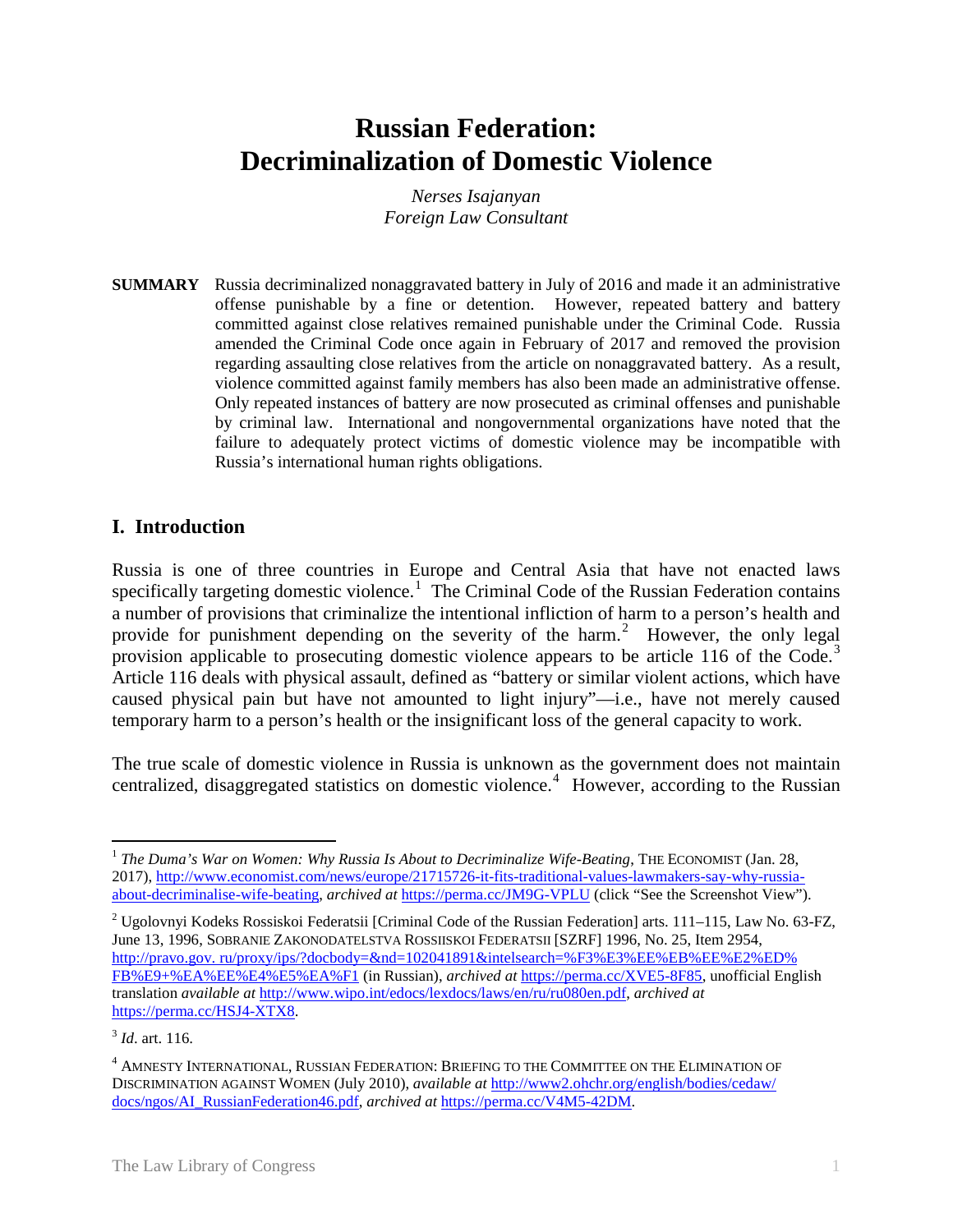Ministry of Internal Affairs (police), 40% of violent crimes happen within the family,<sup>[5](#page-2-0)</sup> and during the first nine months of 2016 (latest data available), 57,000 crimes were registered as battery under article 11[6](#page-2-1) of the Criminal Code.<sup>6</sup> Reportedly, 36,000 Russian women suffer from beatings by their husbands or partners daily, and 14,000 women and 2,000 children are killed by family members every year.<sup>[7](#page-2-2)</sup>

### **II. Penalties for Battery before July 2016**

Before amendments to the Criminal Code were adopted in July 2016, nonaggravated battery was a crime, punishable by a fine of up to 40,000 rubles (approximately US\$700) or by varied terms of restriction of liberty which could take form of up to a three-month detention or six-month period of mandatory work with reduced income at a place designated by the authorities.<sup>[8](#page-2-3)</sup>

The definition of "aggravated battery" was introduced in 2003. A stricter punishment was prescribed for battery motivated by hooliganism; political, ideological, racial, national, or religious hatred or enmity; or enmity towards a social group. This crime was punishable by a compulsory works term of up to 360 hours, by corrective labor for a term of up to one year, by a restriction of liberty for a term of up to two year, by compulsory labor for a term of up to two years, by an arrest for a term of up to six months, or by deprivation of liberty for a term of up to two years.<sup>[9](#page-2-4)</sup>

### **III. Decriminalization of Nonaggravated Battery in July 2016**

A bill decriminalizing nonaggravated battery was introduced in 2015 by the Supreme Court of the Russian Federation.[10](#page-2-5) According to the explanatory note, the bill's authors intended for the bill to become part of the broad effort to humanize and liberalize Russian criminal law. In addition to removing nonaggravated battery from the list of criminal offenses, the Supreme Court recommended decriminalizing the threat of murder or serious bodily harm (Criminal Code art. 119), malicious evasion of payment of funds for the maintenance of children or disabled parents (Criminal Code art. 157), and the use of forged documents (Criminal Code art. 327). The authors of the bill estimated that decriminalization of these offenses would result in around 200,000 persons being removed from the scope of the criminal justice system every year.<sup>[11](#page-2-6)</sup>

<span id="page-2-6"></span> $11 \, Id.$ 

<span id="page-2-0"></span> <sup>5</sup> *The Duma's War on Women*, *supra* note 1.

<span id="page-2-1"></span><sup>6</sup> Natalya Kozlova, *Ruku Opusti* [*Leave the Hands*], ROSSIISKAIA GAZETA (Feb. 9, 2017), [https://rg.ru/2017/](https://rg.ru/2017/02/09/rg-publikuet-zakon-o-dekriminalizacii-domashnego-nasiliia.html)  [02/09/rg-publikuet-zakon-o-dekriminalizacii-domashnego-nasiliia.html,](https://rg.ru/2017/02/09/rg-publikuet-zakon-o-dekriminalizacii-domashnego-nasiliia.html) *archived at* [https://perma.cc/B7LS-MC5G.](https://perma.cc/B7LS-MC5G)

<span id="page-2-2"></span> $^7$  *Id*.

<span id="page-2-3"></span><sup>8</sup> CRIMINAL CODE art. 116.

<span id="page-2-4"></span><sup>9</sup> Law No. 162-FZ on Amending the Criminal Code of the Russian Federation, Dec. 8, 2003, SZRF 2003, No. 50, Item 4848, [http://pravo.gov.ru/proxy/ips/?docbody=&nd=102084534&intelsearch=%D4%E5%E4%E5%F0%E0%](http://pravo.gov.ru/proxy/ips/?docbody=&nd=102084534&intelsearch=%D4%E5%E4%E5%F0%E0%EB%FC%ED%FB%E9+%E7%E0%EA%EE%ED+%EE%F2+08.12.2003+N+162-%D4%C7)  [EB%FC%ED%FB%E9+%E7%E0%EA%EE%ED+%EE%F2+08.12.2003+N+162-%D4%C7](http://pravo.gov.ru/proxy/ips/?docbody=&nd=102084534&intelsearch=%D4%E5%E4%E5%F0%E0%EB%FC%ED%FB%E9+%E7%E0%EA%EE%ED+%EE%F2+08.12.2003+N+162-%D4%C7) (in Russian), *archived at* [https://perma.cc/7V53-NUDY.](https://perma.cc/7V53-NUDY)

<span id="page-2-5"></span> $^{10}$  Decision of the Plenary Meeting of the Supreme Court of the Russian Federation No. 37 of July 31, 2015, [http://www.supcourt.ru/Show\\_pdf.php?Id=10240](http://www.supcourt.ru/Show_pdf.php?Id=10240) (in Russian), *archived at* [https://perma.cc/7MZ2-P9NW.](https://perma.cc/7MZ2-P9NW)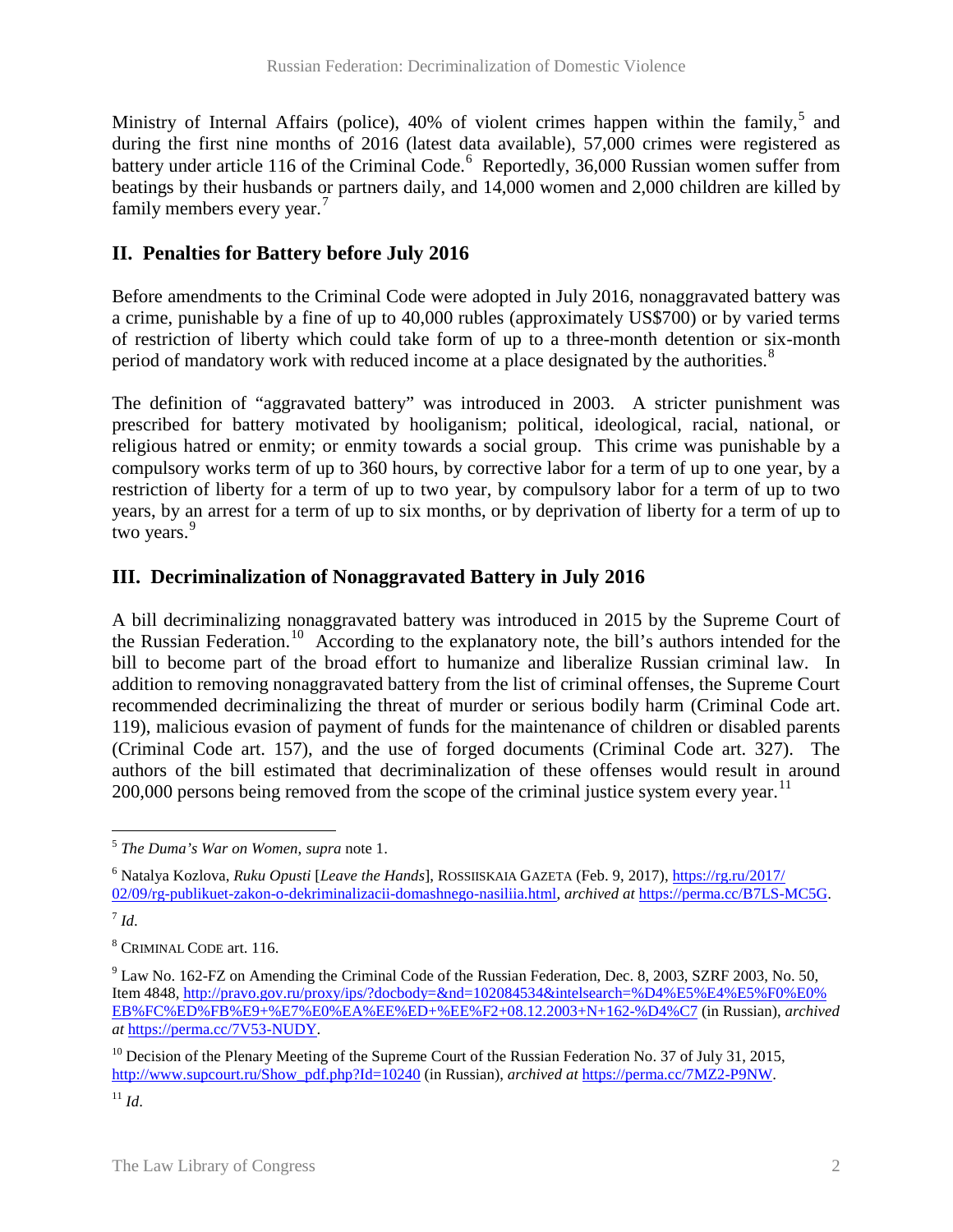The original text submitted by the Supreme Court did not distinguish between battery within and outside of the family. However, the bill was amended after the first reading in the State Duma (lower house of the Russian legislature) to the effect that battery of "close persons" would not be decriminalized and would remain punishable by article 116 of the Criminal Code, together with aggravated battery. Certain Russian lawmakers later blamed the "feminist lobby" for this amendment.<sup>[12](#page-3-0)</sup>

In July of 2016 the amendments were enacted and nonaggravated battery was decriminalized.<sup>[13](#page-3-1)</sup> Criminal penalties were retained only for aggravated battery and the battery of "close persons," defined as close relatives (spouse, parents, children, adoptive parents, adopted children, siblings, grandparents, and grandchildren), guardians, in-laws, and household members.

At the same time nonaggravated battery was classified as an administrative offense punishable by a fine of 5,000 to 30,000 rubles (approximately US\$88 to \$526), an administrative detention of ten to fifteen days, or compulsory works for 60 to 120 hours.<sup>14</sup>

The amendments also provided that commission of any form of battery by a person who has already been subjected to an administrative penalty for nonaggravated battery is still a criminal offense punishable by a new article 116.1 of the Criminal Code. This article provides for a fine of up to 40,000 rubles (approximately US\$700) or the amount of the wage, salary, or any other income of the convicted person for a period of three months; compulsory works for a term of up to 240 hours; corrective labor for a term of up to six months; or arrest for a term of up to three months. A person is considered to have been subjected to administrative punishment from the date of entry into legal force of the decision to impose the administrative penalty until the expiration of one year from the date of termination of the enforcement of the decision.<sup>[15](#page-3-3)</sup>

#### **IV. Amendments of February 2017**

The resulting differences in the treatment of nonaggravated battery committed within the family versus outside of the family were disapproved by conservative groups in Russian society. The

<span id="page-3-0"></span><sup>&</sup>lt;sup>12</sup> Domestic Violence Bill: Senator Says NGOs Distort Statistics in Bid for Grants, RUSSIA TODAY (Feb. 1, 2017), [https://www.rt.com/politics/375943-senator-blames-feminist-lobby-for/,](https://www.rt.com/politics/375943-senator-blames-feminist-lobby-for/) *archived at* [https://perma.cc/GAC5-Q3KS.](https://perma.cc/GAC5-Q3KS)

<span id="page-3-1"></span> $^{13}$  Law No. 323-FZ, July 3, 2016, SZRF 2016, No. 27 (Part II), Item 4256,  $\frac{http://pravo.gov.ru/prox/ips'/docbody=12016}{http://pravo.gov.ru/prox/ips'/docbody=12016}$ [&nd=102403665&intelsearch=%D4%E5%E4%E5%F0%E0%EB%FC%ED%FB%E9+%E7%E0%EA%EE%ED+](http://pravo.gov.ru/proxy/ips/?docbody=&nd=102403665&intelsearch=%D4%E5%E4%E5%F0%E0%EB%FC%ED%FB%E9+%E7%E0%EA%EE%ED+%EE%F2+03.07.2016+N+323-%D4%C7) [%EE%F2+03.07.2016+N+323-%D4%C7](http://pravo.gov.ru/proxy/ips/?docbody=&nd=102403665&intelsearch=%D4%E5%E4%E5%F0%E0%EB%FC%ED%FB%E9+%E7%E0%EA%EE%ED+%EE%F2+03.07.2016+N+323-%D4%C7) (in Russian), *archived at* [https://perma.cc/L378-E2KP.](https://perma.cc/L378-E2KP)

<span id="page-3-2"></span><sup>14</sup> KODEKS ROSSISKOI FEDERATSII OB ADMINISTRATIVNYKH PRAVONARUSHENIAKH [CODE OF THE RUSSIAN FEDERATION ON ADMINISTRATIVE OFFENSES] No. 195-FZ, Dec. 30, 2001, SZRF 2002, No. 1 (Part I), Item 1, <http://pravo.gov.ru/proxy/ips/?docbody=&prevDoc=102404552&backlink=1&&nd=102074277> (in Russian), *archived at* [https://perma.cc/9YS6-EK9K,](https://perma.cc/9YS6-EK9K) *as amended by* Law No. 326-FZ of July 3, 2016, SZRF 2016, No. 27 (Part II), Item 4259, [http://pravo.gov.ru/proxy/ips/?docbody=&nd=102404552&intelsearch=03.07.2016+N+326-](http://pravo.gov.ru/proxy/ips/?docbody=&nd=102404552&intelsearch=03.07.2016+N+326-%D4%C7) [%D4%C7](http://pravo.gov.ru/proxy/ips/?docbody=&nd=102404552&intelsearch=03.07.2016+N+326-%D4%C7) (in Russian), *archived at* [https://perma.cc/B67Z-DUR4.](https://perma.cc/B67Z-DUR4)

<span id="page-3-3"></span><sup>15</sup> *Id.* art. 4.6.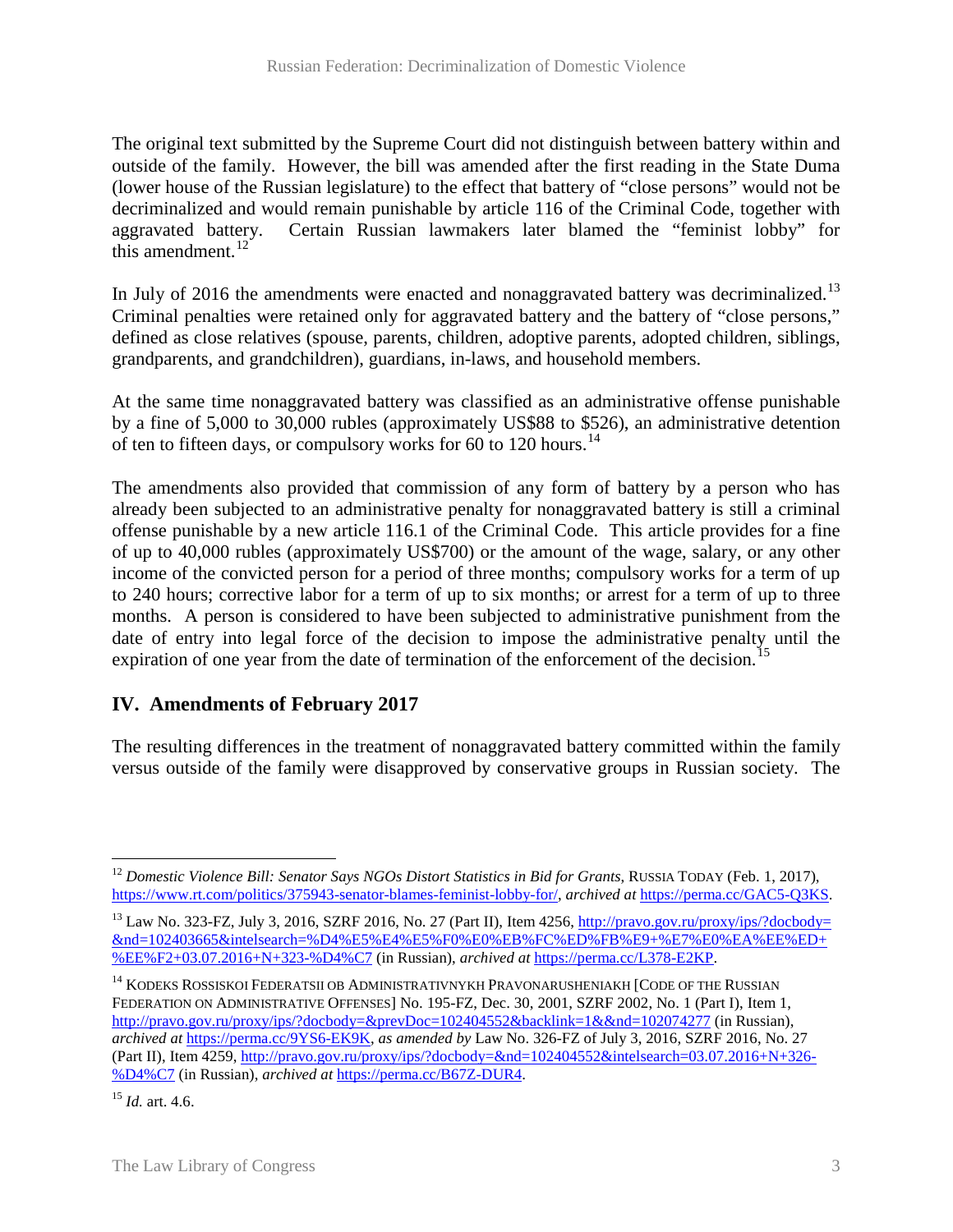Russian Orthodox Church criticized the law as lacking "moral justification and legal grounds."[16](#page-4-0) Conservatives argued that it was wrong for parents to face a harsher punishment for hitting their child than a neighbor would face.<sup>[17](#page-4-1)</sup> There were also fears that preserving this provision in the Code would allow further government intervention into family life, and provide Russia's police and judiciary with more power over private matters.<sup>[18](#page-4-2)</sup>

In November 2016, a group of State Duma members again introduced a bill aimed at amending article 116 of the Criminal Code. The bill proposed only one amendment, which provided that "battery of close persons that resulted in physical pain but did not inflict harm or other consequences" would be removed from the list of criminal offenses prosecuted under article 116. The bill was approved by the State Duma's committees and in three plenary readings, and was passed without any changes or amendments on February 1, 2017.<sup>19</sup> The President of the Russian Federation signed the measure into law on February 7, 2017.<sup>20</sup> As a result, only aggravated battery, $^{21}$  $^{21}$  $^{21}$  repeated battery, or battery that results in harm to the victim's health remain criminally punishable. A spokesperson for the Russian President said, regarding this law, that it would not be appropriate "to identify domestic violence with some insignificant manifestations of abuse." At the same time, he suggested that a distinction should be made between isolated family relations matters and repeated offenses, emphasizing that criminal liability is still foreseen for repeated battery.<sup>22</sup>

#### **V. International Commitments of the Russian Federation**

The decriminalization of battery does not appear to constitute an express violation of Russia's international commitments. However, the existence of customary international law that obligates states to prevent and respond to acts of violence against women and ensure access to justice has

<span id="page-4-0"></span><sup>16</sup> *The Russian Orthodox Church Says a New Ban on Domestic Violence Is an Assault on the Holy Scriptures*, MEDUZA (July 5, 2016), [https://meduza.io/en/news/2016/07/05/the-russian-orthodox-church-says-a-new-ban-on](https://meduza.io/en/news/2016/07/05/the-russian-orthodox-church-says-a-new-ban-on-domestic-violence-is-an-assault-on-the-holy-scriptures)[domestic-violence-is-an-assault-on-the-holy-scriptures,](https://meduza.io/en/news/2016/07/05/the-russian-orthodox-church-says-a-new-ban-on-domestic-violence-is-an-assault-on-the-holy-scriptures) *archived at* [https://perma.cc/4M4F-SWQM.](https://perma.cc/4M4F-SWQM) 

<span id="page-4-1"></span><sup>17</sup> *The Duma's War on Women*, *supra* note 1.

<span id="page-4-2"></span><sup>18</sup> Kozlova, *supra* note 6.

<span id="page-4-3"></span><sup>&</sup>lt;sup>19</sup> Bill No. 26265-7 on Amending Article 116 of the Criminal Code of the Russian Federation (in Regard to Criminal Responsibility for Battery), STATE DUMA OF THE RUSSIAN FEDERATION, LEGISLATIVE HISTORY DATABASE, <http://asozd2.duma.gov.ru/main.nsf/%28SpravkaNew%29?OpenAgent&RN=26265-7&02> (in Russian; last visited June 15, 2017), *archived at* [https://perma.cc/9SYY-9VKB.](https://perma.cc/9SYY-9VKB) 

<span id="page-4-4"></span><sup>&</sup>lt;sup>20</sup> Law No. 8-FZ, Feb. 7, 2017, SZRF 2017, No. 7, Item 1027, http://pravo.gov.ru/proxy/ips/?docbody=&nd= [102424494&intelsearch=07.02.2017+N+8-%D4%C7](http://pravo.gov.ru/proxy/ips/?docbody=&nd=102424494&intelsearch=07.02.2017+N+8-%D4%C7) (in Russian), *archived at* [https://perma.cc/9M2Y-VKLP.](https://perma.cc/9M2Y-VKLP)

<span id="page-4-5"></span> $21$  For the definition of "aggravated battery," see discussion in Part II of this report.

<span id="page-4-6"></span><sup>22</sup> *Kremlin Commented on Decriminalization of Domestic Violence*, LENTA.RU (Jan. 25, 2017)[, https://lenta.ru/](https://lenta.ru/news/2017/01/25/violence2/)  [news/2017/01/25/violence2/](https://lenta.ru/news/2017/01/25/violence2/) (in Russian; translated by author), *archived at* [https://perma.cc/PY83-H5AD.](https://perma.cc/PY83-H5AD)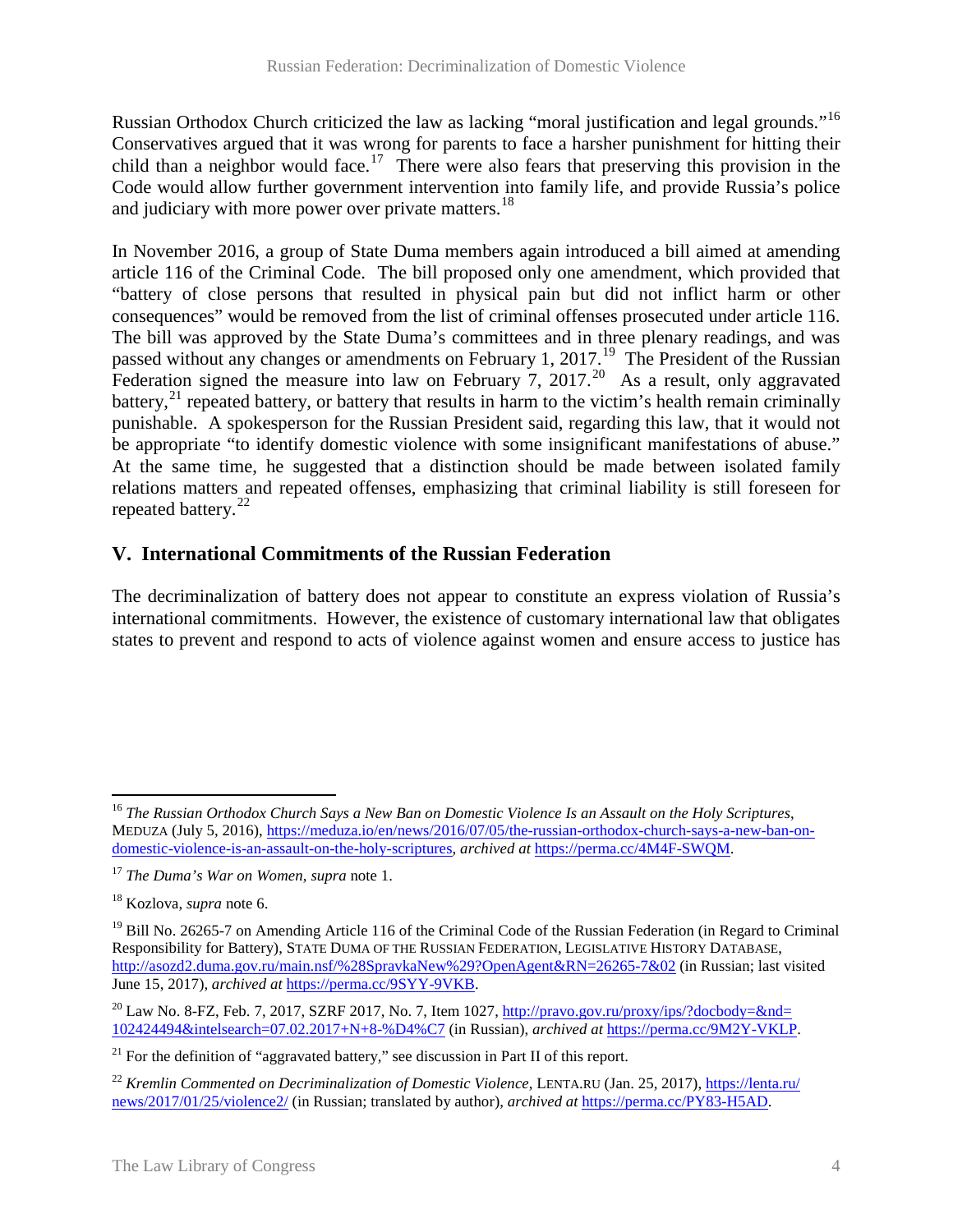been recognized by the UN Committee on the Elimination of Discrimination Against Women<sup>[23](#page-5-0)</sup> and the European Court of Human Rights.<sup>[24](#page-5-1)</sup>

The Secretary General of the Council of Europe noted that "reducing battery within the family from a criminal to an administrative offense, with weaker sanctions for offenders, would be a clear sign of regression within the Russian Federation and would strike a blow to global efforts to eradicate domestic violence."<sup>[25](#page-5-2)</sup> He noted that Russia is bound by the European Social Charter, which requires States Parties to protect children against violence.

Russia is among only four out of forty-seven Member States of the Council of Europe who have neither signed nor ratified the Istanbul Convention on Preventing and Combating Violence against Women and Domestic Violence,<sup>[26](#page-5-3)</sup> which criminalizes all acts of physical, sexual, or psychological violence within the family and between former or current spouses and partners.

According to Human Rights Watch (HRW), the February 2017 amendment was "dangerous and incompatible with Russia's international human rights obligations."<sup>[27](#page-5-4)</sup> The failure to adequately protect victims of domestic violence and ensure access to justice violates Russia's international human rights obligations, HRW said.<sup>28</sup> Russia is a party to the Convention on the Elimination of All Forms of Discrimination against Women (CEDAW), which prohibits violence against women, whether public or in private, and establishes such violence as a form of discrimination. In a 2015 review of Russia, the CEDAW Committee noted "the high prevalence of violence against women" and criticized the absence of legislation to prevent and address violence against women, including domestic violence.<sup>[29](#page-5-6)</sup> Russia is also a party to the Convention on the Rights of the Child, which prohibits violence against children, including in the family. In a 2014 review of Russia, the UN Committee on the Rights of the Child urged Russia to prioritize the elimination

<span id="page-5-3"></span><sup>26</sup> Council of Europe Convention on Preventing and Combating Violence against Women and Domestic Violence, Council of Europe Treaty Series No. 210, [https://rm.coe.int/168008482e,](https://rm.coe.int/168008482e) *archived at* [https://perma.cc/YZ6B-Y3G4.](https://perma.cc/YZ6B-Y3G4)

<span id="page-5-4"></span><sup>27</sup> *Russia: Bill to Decriminalize Domestic Violence: Parliament Should Reject Measure that Harms Families*, HRW (Jan. 23, 2017), [https://www.hrw.org/news/2017/01/23/russia-bill-decriminalize-domestic-violence,](https://www.hrw.org/news/2017/01/23/russia-bill-decriminalize-domestic-violence) *archived at* [https://perma.cc/ZE78-AWLT.](https://perma.cc/ZE78-AWLT) 

<span id="page-5-5"></span><sup>28</sup> *Id*.

<span id="page-5-0"></span><sup>23</sup> *A.T. v. Hungary*, CEDAW Comm., No. 2/2003, U.N. Doc. CEDAW/C/32/D/2/2003 (2005), [http://www.un.org/](http://www.un.org/womenwatch/daw/cedaw/protocol/decisions-views/CEDAW%20Decision%20on%20AT%20vs%20Hungary%20English.pdf)  [womenwatch/daw/cedaw/protocol/decisions-views/CEDAW%20Decision%20on%20AT%20vs%20](http://www.un.org/womenwatch/daw/cedaw/protocol/decisions-views/CEDAW%20Decision%20on%20AT%20vs%20Hungary%20English.pdf)  [Hungary%20English.pdf,](http://www.un.org/womenwatch/daw/cedaw/protocol/decisions-views/CEDAW%20Decision%20on%20AT%20vs%20Hungary%20English.pdf) *archived at* [https://perma.cc/NF5U-V44E.](https://perma.cc/NF5U-V44E)

<span id="page-5-1"></span><sup>24</sup> Lee Hasselbacher, *State Obligations Regarding Domestic Violence: The European Court of Human Rights, Due Diligence, and International Legal Minimums of Protection*, 8 NW. J. INT'L HUM. RTS. 192, ¶ 8 (2010), [http://scholarlycommons.law.northwestern.edu/cgi/viewcontent.cgi?article=1098&context=njihr,](http://scholarlycommons.law.northwestern.edu/cgi/viewcontent.cgi?article=1098&context=njihr) *archived at*  [https://perma.cc/5LXR-JB8X.](https://perma.cc/5LXR-JB8X)

<span id="page-5-2"></span><sup>&</sup>lt;sup>25</sup> Press Release, Council of Europe, Russia: Decriminalising Domestic Violence Would Be a Clear Sign of Regression, Says Secretary General Jagland (Jan. 16, 2017), [http://www.coe.int/en/web/istanbul-convention/-/russia](http://www.coe.int/en/web/istanbul-convention/-/russia-decriminalising-domestic-violence-would-be-a-clear-sign-of-regression-says-secretary-general-jagland)[decriminalising-domestic-violence-would-be-a-clear-sign-of-regression-says-secretary-general-jagland,](http://www.coe.int/en/web/istanbul-convention/-/russia-decriminalising-domestic-violence-would-be-a-clear-sign-of-regression-says-secretary-general-jagland) *archived at* [https://perma.cc/7BL9-2MRK.](https://perma.cc/7BL9-2MRK)

<span id="page-5-6"></span><sup>&</sup>lt;sup>29</sup> CEDAW, Concluding Observations on the Eighth Periodic Report of the Russian Federation, U.N. Doc. CEDAW/CO/RUS/8 (Nov. 20, 2015), *available at* [http://www.hr-dp.org/files/2016/08/04/Committee\\_on\\_the\\_](http://www.hr-dp.org/files/2016/08/04/Committee_on_the_Elimination_of_Discrimination_against_Women,_Concluding_Observations_on_the_Eighth_Periodic_Report_of_the_Russian_Federation.pdf)  Elimination of Discrimination against Women, Concluding Observations on the Eighth Periodic Report of the [e\\_Russian\\_Federation.pdf,](http://www.hr-dp.org/files/2016/08/04/Committee_on_the_Elimination_of_Discrimination_against_Women,_Concluding_Observations_on_the_Eighth_Periodic_Report_of_the_Russian_Federation.pdf) *archived at* [https://perma.cc/DVQ9-94W6.](https://perma.cc/DVQ9-94W6)